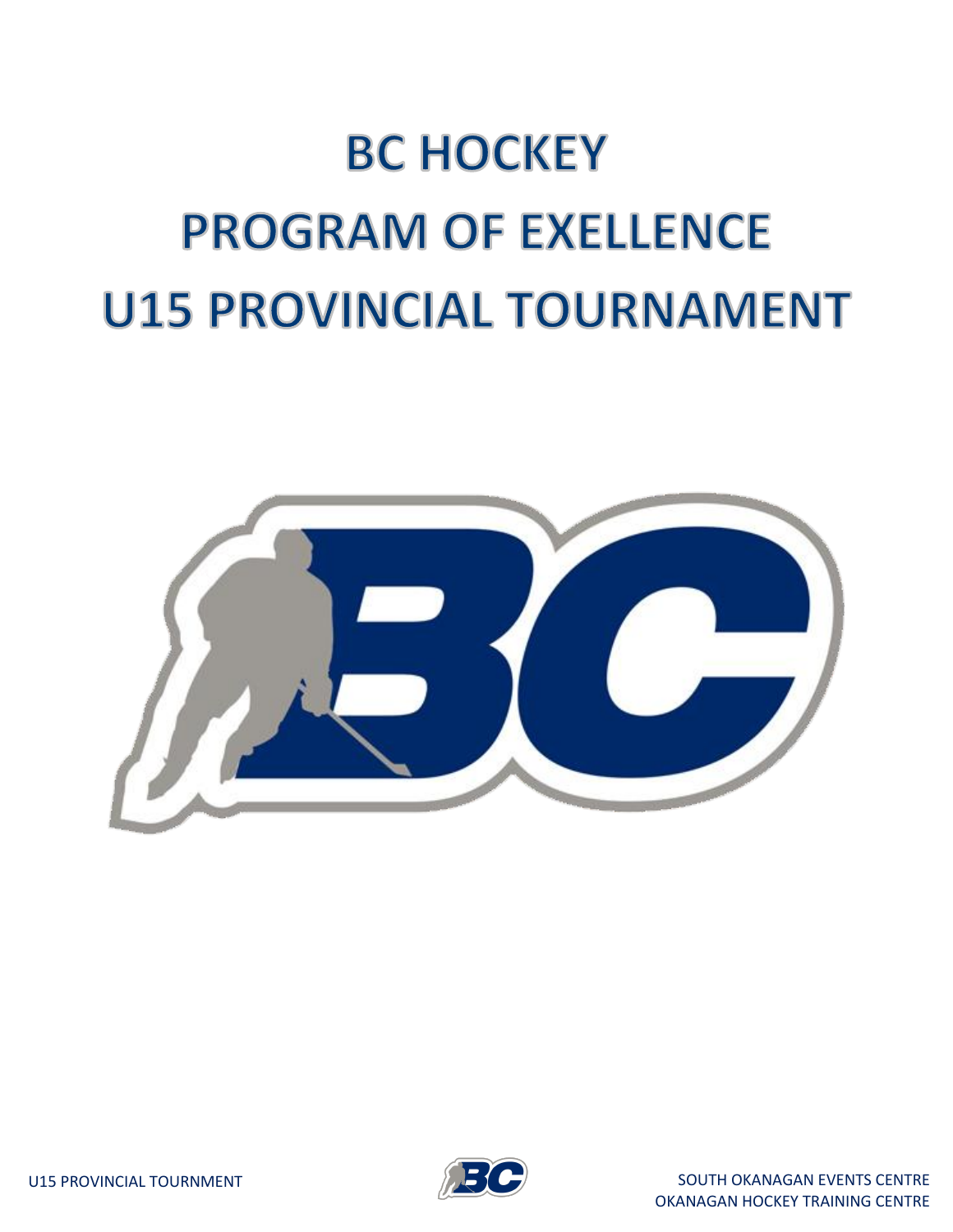## **2022 MALE U15 PROVINCIAL TOURNAMENT SOUTH OKANAGAN EVENT CENTRE, PENTICTON, BC OKANAGAN HOCKEY TRAINING CENTRE, PENTICTON, BC MAY 12-15, 2022**

| THURSDAY, MAY 12, 2022 |         |                                                             |                                                                                                                                        |                     |  |  |
|------------------------|---------|-------------------------------------------------------------|----------------------------------------------------------------------------------------------------------------------------------------|---------------------|--|--|
| <b>Start</b>           | End     | Event                                                       | Team(s)                                                                                                                                |                     |  |  |
| 7:45AM                 | 8:15AM  | <b>Player Registration - Penticton Conference</b><br>Centre | All Goalies, Yellow, Red<br>(do not bring gear in to conference centre, this can be<br>taken to dressing room after registration)      |                     |  |  |
| 8:15AM                 | 8:30AM  | <b>Player Meeting - Penticton Conference Centre</b>         | Yellow, Red                                                                                                                            |                     |  |  |
| 8:15AM                 | 9:15AM  | <b>On-Ice Combine Testing -OHTC</b>                         | <b>All Goalies</b>                                                                                                                     |                     |  |  |
| 9:30AM                 | 11:00AM | On-Ice Combine Testing-OHTC                                 | <b>Team BC Yellow</b>                                                                                                                  | Team BC Red         |  |  |
| 9:30AM                 | 10:00AM | <b>Player Registration - Penticton Conference</b><br>Centre | Team Blue, White, Black, Teal<br>(do not bring gear in to conference centre, this can be<br>taken to dressing room after registration) |                     |  |  |
| 10:00AM                | 10:15AM | <b>Player Meeting - Penticton Conference Centre</b>         | Blue, White, Black, Teal, Goalies                                                                                                      |                     |  |  |
| 11:15AM                | 12:45PM | <b>On-Ice Combine Testing -OHTC</b>                         | Team BC Blue                                                                                                                           | Team BC White       |  |  |
| 1:00PM                 | 2:30PM  | On-Ice Combine Testing -OHTC                                | Team BC Black                                                                                                                          | <b>Team BC Teal</b> |  |  |
| 2:45PM                 | 3:30PM  | Practice -OHTC/SOEC                                         | <b>Team BC Yellow</b>                                                                                                                  | <b>Team BC Red</b>  |  |  |
| $3:45$ PM              | 4:30PM  | Practice -OHTC/SOEC                                         | Team BC Blue                                                                                                                           | Team BC White       |  |  |
| 4:45PM                 | 5:30PM  | Practice - SOEC                                             | Team BC Black                                                                                                                          |                     |  |  |
| 5:45PM                 | 6:30PM  | Practice - SOEC                                             | <b>Team BC Teal</b>                                                                                                                    |                     |  |  |

| <b>FRIDAY, MAY 13, 2022</b> |           |                                          |                       |                       |  |  |
|-----------------------------|-----------|------------------------------------------|-----------------------|-----------------------|--|--|
| <b>Start</b>                | End       | Event<br><b>Teams</b>                    |                       |                       |  |  |
| 8:30AM                      | 9:30AM    | <b>Off-Ice Combine Testing -BALLROOM</b> | <b>Team BC Yellow</b> | Team BC Red           |  |  |
| 9:30AM                      | 10:30AM   | <b>Off-Ice Combine Testing -BALLRROM</b> | Team BC Blue          | Team BC White         |  |  |
| 10:30AM                     | 11:30AM   | <b>Off-Ice Combine Testing -BALLROOM</b> | Team BC Black         | <b>Team BC Teal</b>   |  |  |
| 11:00AM                     | 12:00PM   | Game #1 -OHTC                            | <b>Team BC Yellow</b> | Team BC Red           |  |  |
| 12:15PM                     | 1:15PM    | Game #2 -OHTC                            | Team BC White         | <b>Team BC Black</b>  |  |  |
| 1:30PM                      | 2:30PM    | Game #3 -OHTC                            | Team BC Teal          | Team BC Blue          |  |  |
| 2:45PM                      | $3:45$ PM | Game #4 -OHTC                            | Team BC Black         | <b>Team BC Yellow</b> |  |  |
| 4:00PM                      | 5:00PM    | Game #5 -OHTC                            | Team BC Red           | Team BC Teal          |  |  |
| 5:15PM                      | 6:15PM    | Game #6 -OHTC                            | Team BC Blue          | Team BC White         |  |  |

| SATURDAY, MAY 14, 2022 |           |                 |                       |                       |  |  |
|------------------------|-----------|-----------------|-----------------------|-----------------------|--|--|
| <b>Start</b>           | End       | Event           | <b>Teams</b>          |                       |  |  |
| 9:00AM                 | 10:00AM   | Game #7 -OHTC   | Team BC Teal          | <b>Team BC Yellow</b> |  |  |
| 10:15AM                | 11:15AM   | Game #8 - OHTC  | Team BC Red           | Team BC White         |  |  |
| 11:15AM                | 12:15AM   | Game #9 -SOEC   | Team BC Black         | Team BC Blue          |  |  |
| 11:30AM                | 12:30PM   | Game #10 - OHTC | <b>Team BC Yellow</b> | Team BC White         |  |  |
| 1:30PM                 | 2:30PM    | Game #11 - SOEC | Team BC Teal          | Team BC Black         |  |  |
| 1:45PM                 | 2:45PM    | Game #12 - OHTC | Team BC Blue          | Team BC Red           |  |  |
| 2:45PM                 | $3:45$ PM | Game #13 - SOEC | Team BC White         | Team BC Teal          |  |  |
| $3:00$ PM              | 4:00PM    | Game #14 - OHTC | <b>Team BC Yellow</b> | Team BC Blue          |  |  |
| 4:30PM                 | 5:30PM    | Game #15 -OHTC  | Team BC Black         | Team BC Red           |  |  |

| <b>SUNDAY, MAY 15, 2022</b> |         |                 |                 |                 |  |  |  |
|-----------------------------|---------|-----------------|-----------------|-----------------|--|--|--|
| <b>Start</b>                | End     | Event           |                 | Teams           |  |  |  |
| 9:00AM                      | 11:00AM | Game #16 - SOEC | 片               | R <sup>th</sup> |  |  |  |
| 9:15AM                      | 11:15PM | Game #17 - OHTC | 2rd             | $\Delta$ th     |  |  |  |
| 11:30AM                     | 1:30PM  | Game #18 - SOEC | 1 <sub>st</sub> | 2nd             |  |  |  |

South Okanagan Events Centre (SOEC) Okanagan Hockey Training Centre (OHTC)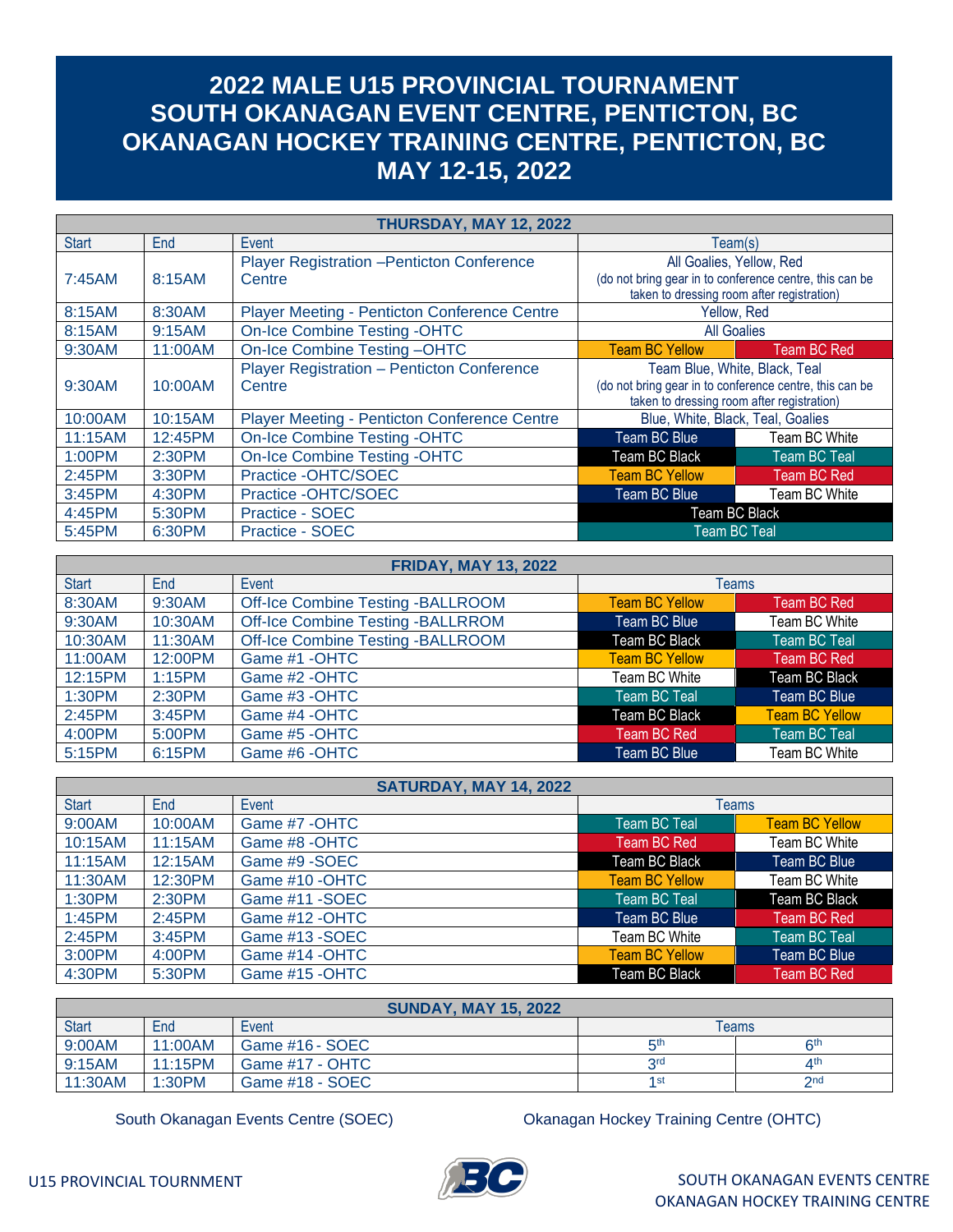

| <b>TEAM BC BLACK</b> |      |                   |                  |               |                     |                               |                      |  |
|----------------------|------|-------------------|------------------|---------------|---------------------|-------------------------------|----------------------|--|
| #                    | Pos. | <b>First Name</b> | <b>Last Name</b> | <b>Height</b> | <b>Weight (lbs)</b> | Date of Birth<br>(YYYY-MM-DD) | <b>Hometown</b>      |  |
|                      | G    | Austin            | Ball             | 5'8"          | 145                 | 2008-06-03                    | Maple Ridge          |  |
| 35                   | G    | Jaxson            | <b>Dikur</b>     | 6'4''         | 190                 | 2008-01-15                    | <b>Williams Lake</b> |  |
| 2                    | D    | Declan            | Andrews          | 5'4"          | 110                 | 2008-01-07                    | Kimberley            |  |
| 3                    | D    | Wade              | Gallamore        | 5'6''         | 125                 | 2008-02-28                    | Fruitvale            |  |
| 4                    | D    | Carter            | Krueger          | 5'10"         | 145                 | 2008-05-09                    | 150 Mile House       |  |
| 5                    | D    | Ryan              | Nicolson         | 5'9''         | 140                 | 2008-02-14                    | Surrey               |  |
| 6                    | D    | Chas              | Sandhu           | 5'8''         | 125                 | 2008-05-30                    | Surrey               |  |
| 7                    | D    | <b>Nicholas</b>   | Wilson           | 5'3''         | 150                 | 2008-02-16                    | Garibaldi Highlands  |  |
| 8                    | F    | Nigel             | <b>Alberts</b>   | 5'7''         | 130                 | 2008-02-18                    | Victoria             |  |
| 9                    | F    | Logan             | <b>Boudot</b>    | 5'6''         | 115                 | 2008-06-22                    | Surrey               |  |
| 10                   | F    | <b>Nic</b>        | Collins          | 5'6''         | 125                 | 2008-12-12                    | Anmore               |  |
| 11                   | F    | L.J               | Edmondson        | 5'2"          | 120                 | 2008-07-31                    | Surrey               |  |
| 12                   | E    | Cooper            | Harrington       | 5'3''         | 115                 | 2008-01-21                    | Merritt              |  |
| 14                   | F    | Dawson            | Knackstedt       | 5'4"          | 125                 | 2008-02-14                    | Vanderhoof           |  |
| 15                   | E    | Gavin             | Lesiuk           | 5'11"         | 145                 | 2008-01-14                    | Duncan               |  |
| 16                   | F    | <b>Brody</b>      | McLean           | 5'7''         | 135                 | 2008-01-19                    | Osoyoos              |  |
| 17                   | E    | Reid              | Rabinovitch      | 5'2''         | 105                 | 2008-08-27                    | Kelowna              |  |
| 18                   | E    | Drew              | <b>Stinka</b>    | 5'7''         | 130                 | 2008-11-17                    | Duncan               |  |
| 19                   | E    | Cody              | Wales            | 5'5''         | 120                 | 2008-05-06                    | <b>Delta</b>         |  |
| 20                   | E    | William           | Pinter           | 5'3''         | 135                 | 2008-06-04                    | Salmon Arm           |  |

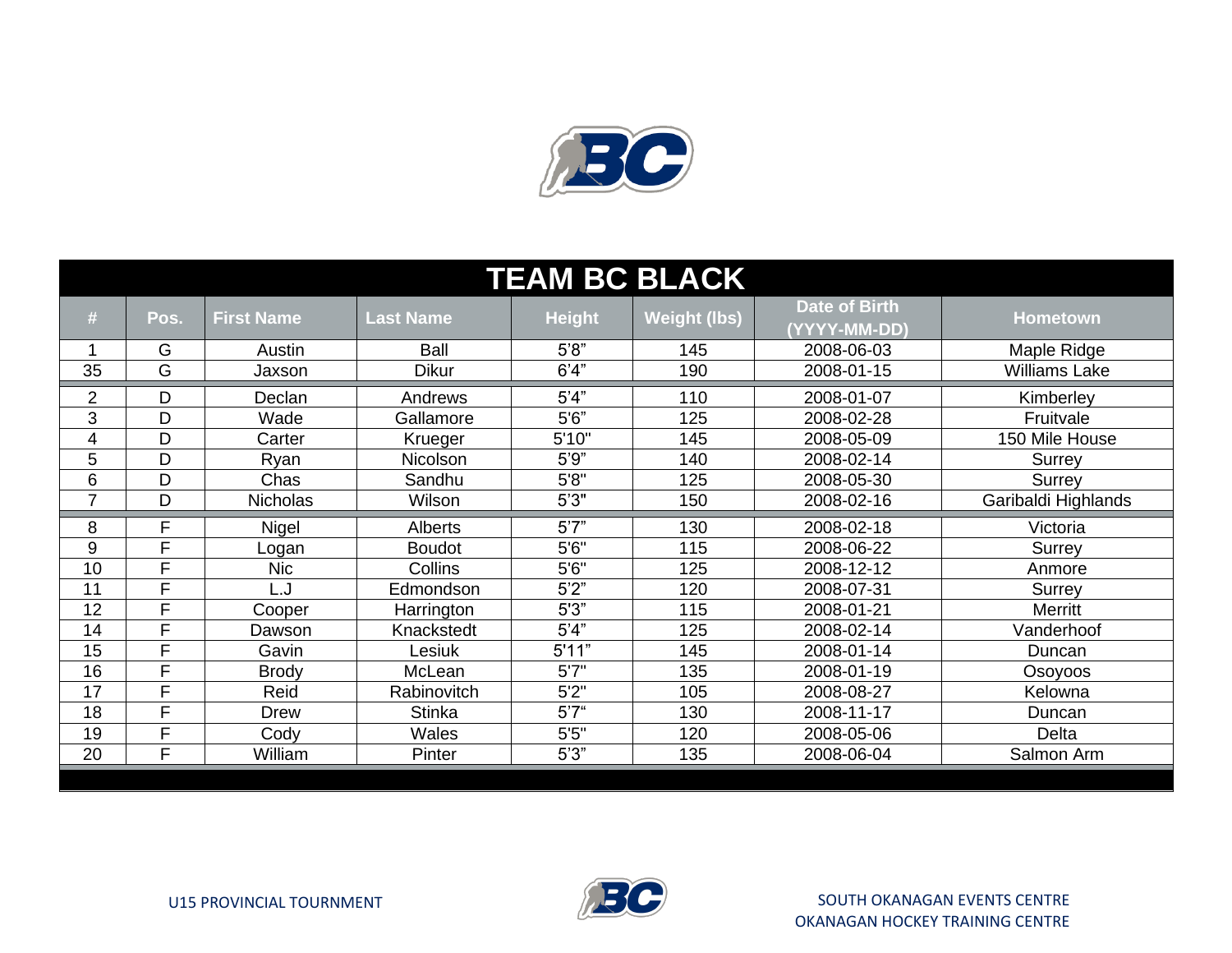

| <b>TEAM BC BLUE</b> |        |                   |                  |               |                     |                                      |                      |  |
|---------------------|--------|-------------------|------------------|---------------|---------------------|--------------------------------------|----------------------|--|
| #                   | Pos.   | <b>First Name</b> | <b>Last Name</b> | <b>Height</b> | <b>Weight (lbs)</b> | <b>Date of Birth</b><br>(YYYY-MM-DD) | <b>Hometown</b>      |  |
|                     | G      | Linden            | Lakusta          | 5'6''         | 112                 | 2008-06-04                           | <b>Prince George</b> |  |
| 33                  | G      | Calder            | <b>Barry</b>     | 5'8''         | 135                 | 2008-05-11                           | Vernon               |  |
| $\overline{2}$      | D      | Levi              | <b>DeWitt</b>    | 5'11"         | 155                 | 2008-08-18                           | <b>Sicamous</b>      |  |
| 3                   | D      | <b>Bryce</b>      | Heggie           | 5'8"          | 140                 | 2008-01-15                           | Prince George        |  |
| 4                   | D      | Owen              | <b>McCarthy</b>  | 5'7''         | 130                 | 2008-02-20                           | Trail                |  |
| 5                   | D      | Giorgos           | <b>Pantelas</b>  | 6'1"          | 175                 | 2008-04-24                           | Penticton            |  |
| 6                   | D      | Zennon            | Turnovitski      | 5'4''         | 127                 | 2008-11-04                           | Kelowna              |  |
| $\overline{7}$      | D      | Ayden             | Saran            | 5'5''         | 112                 | 2008-11-13                           | Surrey               |  |
|                     |        |                   |                  |               |                     |                                      |                      |  |
| 8                   | F      | Malakai           | <b>Bautista</b>  | 5'3''         | 130                 | 2008-05-07                           | Surrey               |  |
| 9                   | F      | Jayden            | Campbell         | 5'5"          | 120                 | 2008-04-06                           | Quesnel              |  |
| 10                  | F      | <b>Marcus</b>     | Domhof           | 5'4           | 115                 | 2008-05-07                           | <b>Williams Lake</b> |  |
| 11                  | F      | Sevak             | Gill             | 5'1"          | 120                 | 2008-01-19                           | Surrey               |  |
| 12                  | F      | Lukas             | Hoff             | 5'7''         | 130                 | 2008-03-18                           | North Vancouver      |  |
| 14                  | F      | Adam              | Lenarduzzi       | 5'7''         | 138                 | 2008-04-06                           | Delta                |  |
| 15                  | F      | <b>Jack</b>       | MacMillan        | 5'6''         | 118                 | 2008-03-18                           | Victoria             |  |
| 16                  | F      | Linden            | Pinette          | 5'1"          | 105                 | 2008-01-30                           | <b>Williams Lake</b> |  |
| 17                  | F      | Tyson             | Schamehorn       | 5'9"          | 140                 | 2008-03-06                           | North Saanich        |  |
| 18                  | F      | Jack              | Tudhope          | 6'7''         | 105                 | 2008-02-12                           | Surrey               |  |
| 19                  | F<br>F | Nolan             | Ganter           | 5'8"          | 140                 | 2008-12-07                           | Duncan               |  |

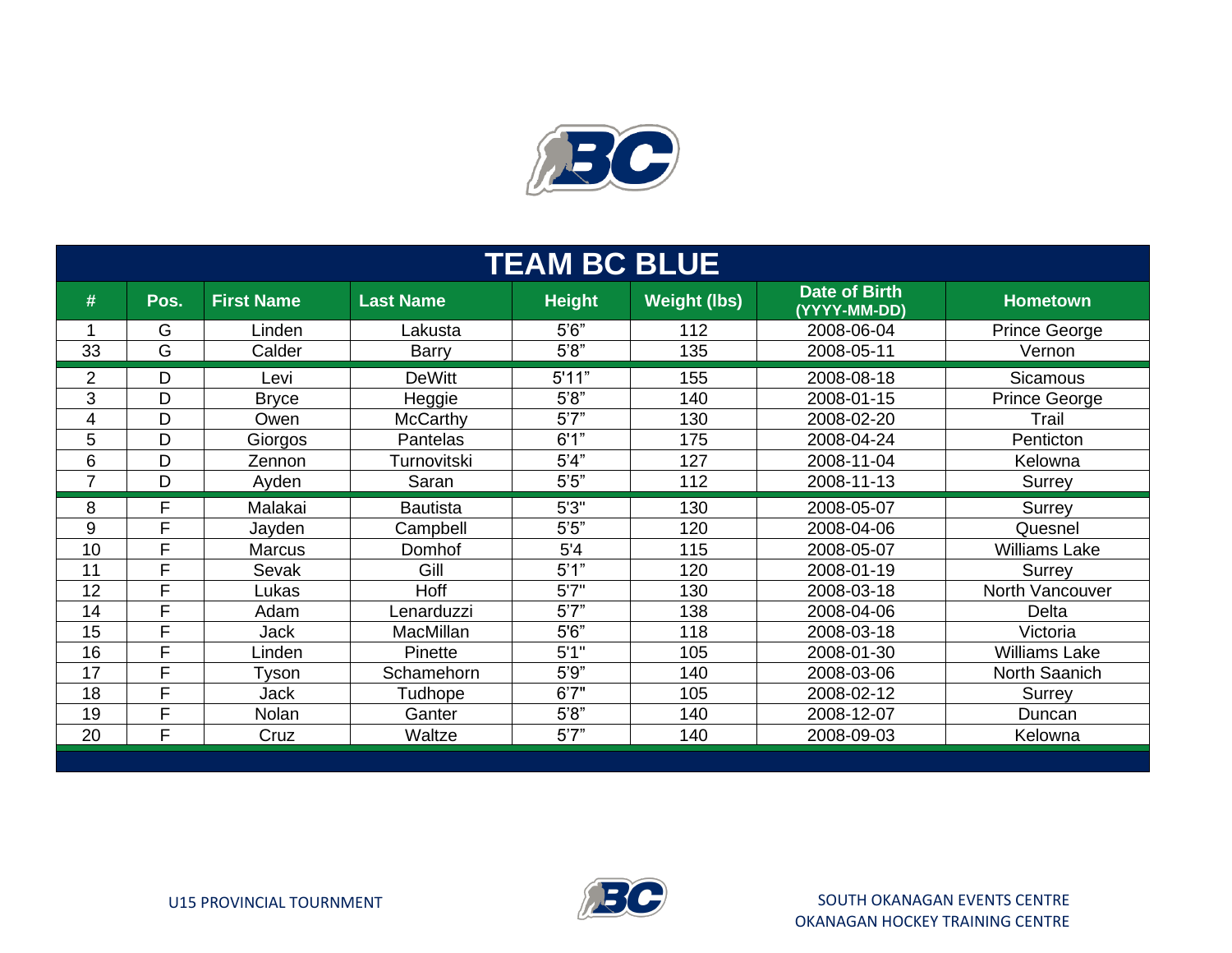

| <b>TEAM BC RED</b> |      |                         |                  |        |                     |                               |                      |  |  |
|--------------------|------|-------------------------|------------------|--------|---------------------|-------------------------------|----------------------|--|--|
| #                  | Pos. | <b>First Name</b>       | <b>Last Name</b> | Height | <b>Weight (lbs)</b> | Date of Birth<br>(YYYY-MM-DD) | <b>Hometown</b>      |  |  |
|                    | G    | <b>Maverick</b>         | <b>Bell</b>      | 5'6"   | 125                 | 2008-04-30                    | Maple Ridge          |  |  |
| 33                 | G    | <b>Mathias</b>          | Ramos-Gadbois    | 5'8"   | 185                 | 2008-05-25                    | Kitimat              |  |  |
| $\overline{2}$     | D    | Isaac                   | <b>Bushnaq</b>   | 6'3''  | 165                 | 2008-02-10                    | Langley              |  |  |
| 3                  | D    | <b>Scott</b>            | Gray             | 5'8''  | 142                 | 2008-02-28                    | Surrey               |  |  |
| 4                  | D    | Keagan                  | Lundie           | 5'10"  | 150                 | 2008-10-02                    | North Vancouver      |  |  |
| 5                  | D    | <b>Braeden</b>          | Payne            | 5'4''  | 120                 | 2008-08-01                    | North Vancouver      |  |  |
| 6                  | D    | Adam                    | Shypitka         | 5'9''  | 153                 | 2008-04-10                    | Cranbrook            |  |  |
| ⇁                  | D    | Noah                    | Oclarino         | 5'6''  | 135                 | 2008-08-12                    | Delta                |  |  |
| 8                  | F    | Hunter                  | Ashton           | 6'0''  | 150                 | 2008-02-07                    | North Vancouver      |  |  |
| 9                  | F    | Ben                     | <b>Bowtell</b>   | 5'1"   | 95                  | 2008-12-15                    | <b>Lake Country</b>  |  |  |
| 10                 | F    | <b>Nathaniel Marvin</b> | Danielson        | 5'2'   | 107                 | 2008-01-22                    | Surrey               |  |  |
| 11                 | F    | Colton                  | Gerrior          | 5'11"  | 150                 | 2008-10-07                    | <b>Williams Lake</b> |  |  |
| 14                 | F    | Carter                  | Hauk             | 4'9"   | 90                  | 2008-09-09                    | <b>Prince George</b> |  |  |
| 15                 | F    | Hayden                  | Laing            | 5'9''  | 138                 | 2008-10-01                    | Kelowna              |  |  |
| 16                 | F    | Asher                   | Lucas            | 5'4''  | 125                 | 2008-06-03                    | <b>Williams Lake</b> |  |  |
| 17                 | F    | Ethan                   | <b>Naus</b>      | 5'10"  | 158                 | 2008-01-16                    | Victoria             |  |  |
| 18                 | F    | <b>Nate</b>             | Ramos            | 5'0''  | 98                  | 2008-04-16                    | Maple Ridge          |  |  |
| 19                 | F    | Travis                  | Swanson          | 5'6''  | 130                 | 2008-07-31                    | Victoria             |  |  |
| 20                 | F    | <b>Bryce</b>            | Birmingham       | 5'6''  | 120                 | 2008-09-15                    | Cranbrook            |  |  |
| 21                 | F    | <b>Blake</b>            | Riley            | 5'7''  | 115                 | 2008-06-21                    | Penticton            |  |  |

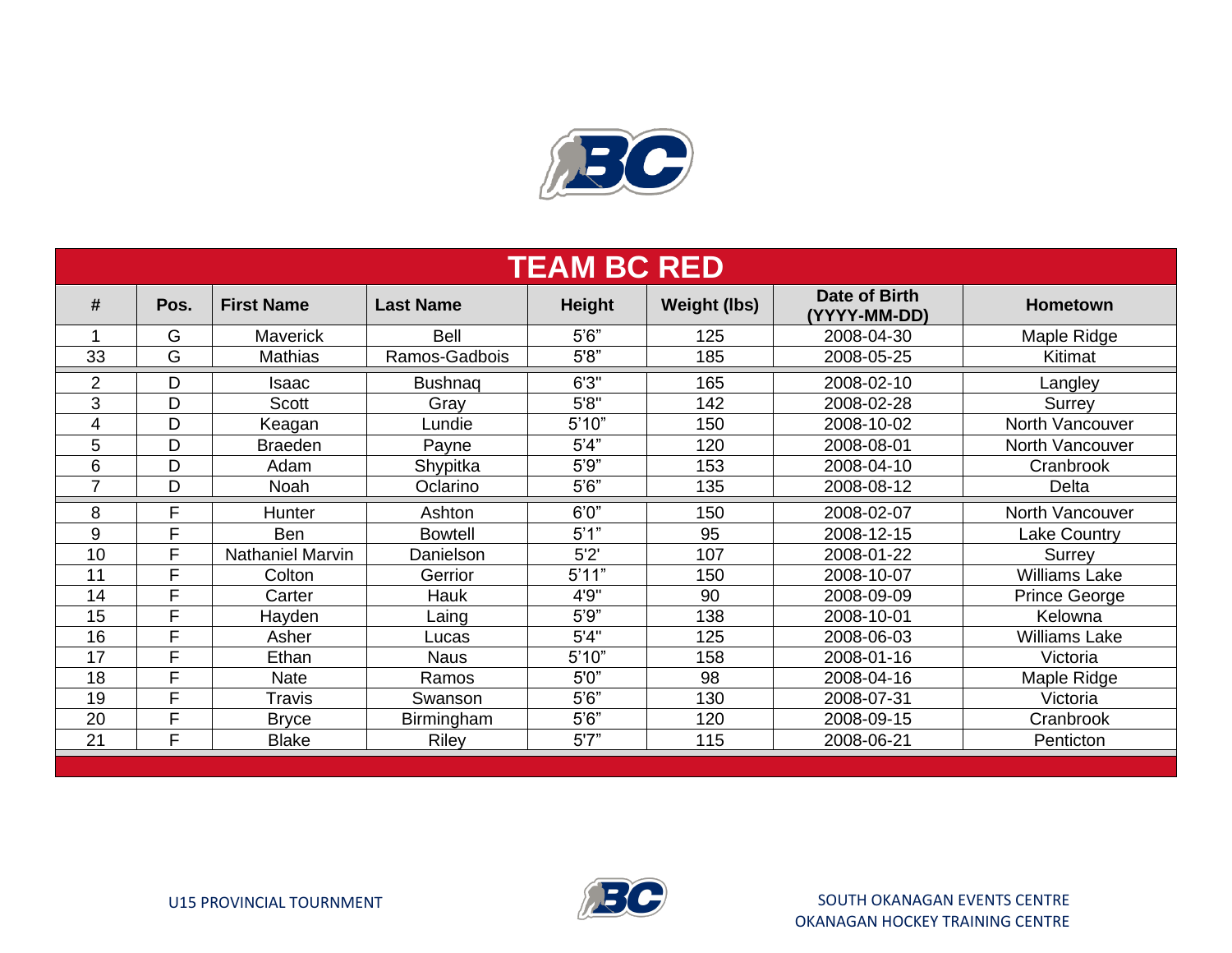

| <b>TEAM BC TEAL</b> |      |                   |                  |               |                     |                                      |                      |  |
|---------------------|------|-------------------|------------------|---------------|---------------------|--------------------------------------|----------------------|--|
| #                   | Pos. | <b>First Name</b> | <b>Last Name</b> | <b>Height</b> | <b>Weight (lbs)</b> | <b>Date of Birth</b><br>(YYYY-MM-DD) | <b>Hometown</b>      |  |
| 1                   | G    | Aden Ryan         | <b>Beaulieu</b>  | 6'0''         | 145                 | 2008-03-14                           | Terrace              |  |
| 33                  | G    | Liam              | Leslie           | 5'0''         | 135                 | 2008-01-14                           | Vancouver            |  |
| $\overline{2}$      | D    | Sidney            | Armstrong        | 5'6''         | 125                 | 2008-09-03                           | North Saanich        |  |
| 3                   | D    | Sahil             | Gill             | 6'0''         | 135                 | 2008-06-09                           | Abbotsford           |  |
| 4                   | D    | Andrew            | Lindsay          | 5'5"          | 130                 | 2008-04-07                           | <b>Williams Lake</b> |  |
| 6                   | D    | William           | <b>Scott</b>     | 5'9''         | 150                 | 2008-05-03                           | Kelowna              |  |
| $\overline{7}$      | D    | Trey              | Wood             | 5'11"         | 155                 | 2008-03-03                           | Kelowna              |  |
| 12                  | D    | Linden            | Hart             | 5'10"         | 195                 | 2008-02-07                           | <b>Burns Lake</b>    |  |
| 5                   | F    | Logan             | <b>Barnes</b>    | 5'4''         | 144                 | 2008-04-29                           | Coquitlam            |  |
| 8                   | F    | Kai               | Anderson         | 5'11"         | 150                 | 2008-04-07                           | North Vancouver      |  |
| 9                   | F    | Gianni            | <b>Bosa</b>      | 5'6''         | 125                 | 2008-04-07                           | <b>Burnaby</b>       |  |
| 10                  | F    | Madden            | Cruickshank      | 5'5"          | 125                 | 2008-07-02                           | Nanaimo              |  |
| 11                  | F    | Benjamin          | Fragle           | 5'5"          | 125                 | 2008-12-29                           | Trail                |  |
| 14                  | F    | Josiah            | Lacerte          | 5'6''         | 155                 | 2008-01-20                           | <b>Burns Lake</b>    |  |
| 15                  | F    | Riley             | Lettington       | 5'7''         | 137                 | 2008-07-07                           | Quesnel              |  |
| 16                  | F    | <b>Brenden</b>    | Morgan           | 5'5"          | 120                 | 2008-05-30                           | Burnaby              |  |
| 17                  | F    | Sorash            | Ramlal           | 5'7''         | 135                 | 2008-01-23                           | Vancouver            |  |
| 18                  | F    | Kaelen            | Swanson          | 5'5''         | 125                 | 2008-01-30                           | <b>Williams Lake</b> |  |
| 19                  | F    | Gavin             | Wood             | 5'9''         | 150                 | 2008-03-15                           | Kelowna              |  |
| 20                  | F    | Carter            | Ponte            | 5'2''         | 105                 | 2008-12-18                           | Kelowna              |  |

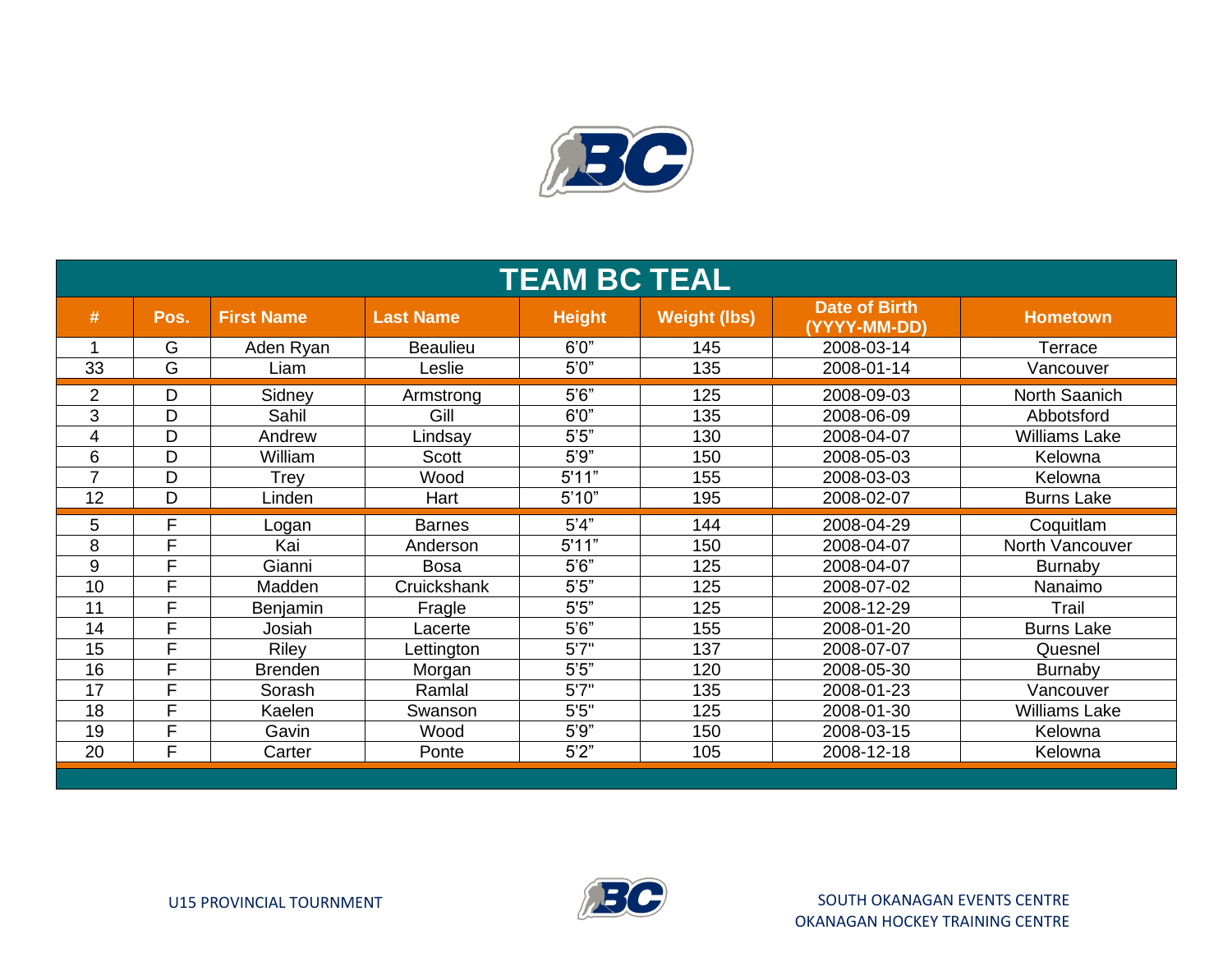

| <b>TEAM BC WHITE</b> |      |                   |                  |               |                     |                                      |                       |  |
|----------------------|------|-------------------|------------------|---------------|---------------------|--------------------------------------|-----------------------|--|
| #                    | Pos. | <b>First Name</b> | <b>Last Name</b> | <b>Height</b> | <b>Weight (lbs)</b> | <b>Date of Birth</b><br>(YYYY-MM-DD) | <b>Hometown</b>       |  |
|                      | G    | Cole              | Dowling          | 5'10"         | 160                 | 200-07-03                            | <b>West Vancouver</b> |  |
| 33                   | G    | Tyson             | Hooker           | 5'6''         | 125                 | 2008-10-23                           | Surrey                |  |
| $\overline{2}$       | D    | Noah              | Frick            | 5'8"          | 125                 | 2008-03-02                           | Coldstream            |  |
| 3                    | D    | Logan             | Jugnauth         | 5'11"         | 150                 | 2008-02-19                           | Kelowna               |  |
| 4                    | D    | Kaden             | Meyer            | 5'11"         | 140                 | 2008-04-05                           | Delta                 |  |
| 5                    | D    | Ryan              | Richter          | 5'7''         | 135                 | 2008-03-20                           | <b>Smithers</b>       |  |
| 6                    | D    | Ryan              | Wagner           | 5'11"         | 180                 | 2008-02-28                           | <b>Brackendale</b>    |  |
| $\overline{7}$       | D    | Cache             | Leonard          | 5'8"          | 160                 | 2008-06-25                           | <b>Lake Country</b>   |  |
| 8                    | E    | <b>Maddox</b>     | <b>Bentley</b>   | $5'5"$        | 117                 | 2008-07-24                           | Kelowna               |  |
|                      |      |                   |                  |               |                     |                                      |                       |  |
| 9                    | E    | Seth              | Castronuovo      | 5'10"         | 140                 | 2008-05-11                           | Abbotsford            |  |
| 10                   | E    | Jude              | Donnelly         | 5'9''         | 135                 | 2008-11-10                           | Langley               |  |
| 11                   | E    | Landon            | Grant            | 5'7''         | 150                 | 2008-04-10                           | Coldstream            |  |
| 12                   | E    | Joe               | Iginla           | 5'8"          | 130                 | 2008-08-13                           | Lake Country          |  |
| 14                   | E    | Raine             | Lepin            | 5'5''         | 145                 | 2008-03-26                           | Kelowna               |  |
| 15                   | E    | <b>Nate</b>       | Macphee          | 5'4''         | 105                 | 2008-06-04                           | Kamloops              |  |
| 16                   | E    | <b>Mathis</b>     | Preston          | 5'7''         | 135                 | 2008-07-21                           | Penticton             |  |
| 17                   | E    | Parson            | Shahi            | 5'10"         | 150                 | 2008-10-19                           | Victoria              |  |
| 18                   | E    | <b>Marcus</b>     | Voth             | 5'3''         | 110                 | 2008-10-31                           | Port Moody            |  |
| 19                   | E    | Adam              | Ireland          | 5'9''         | 160                 | 2008-01-26                           | Whitehorse            |  |